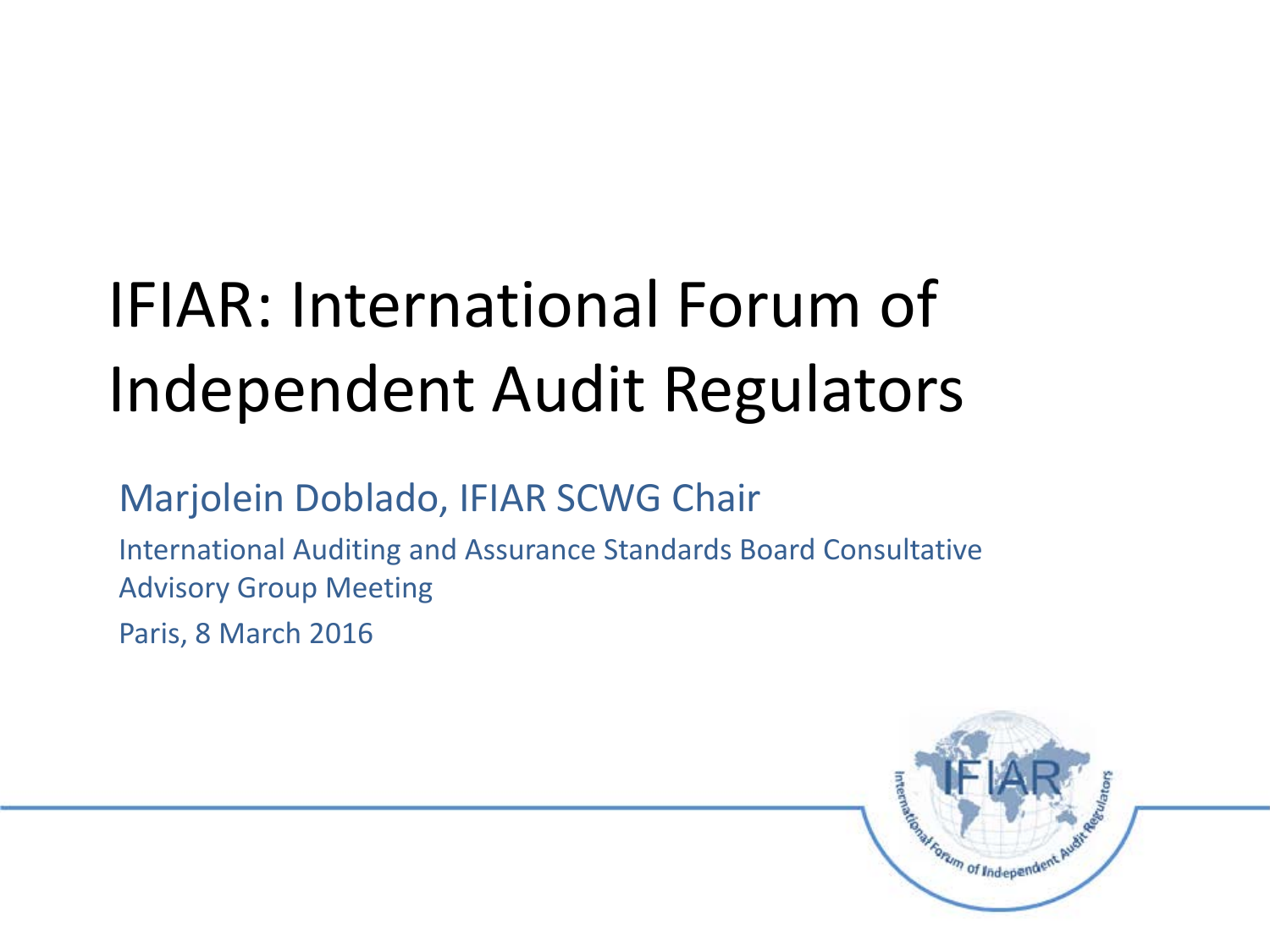# International Forum of Independent Audit Regulators

- $\Box$  Established in 2006 by independent audit regulators from 18 jurisdictions
- Has grown to 50 Members by 2016
- $\Box$  Members must be independent of the profession, and engaged in audit regulatory functions, at least including inspections, in the public interest
- $\Box$  IFIAR's Members are from jurisdictions in Africa, Asia, Australia, Europe, the Middle East, North America and South America MAR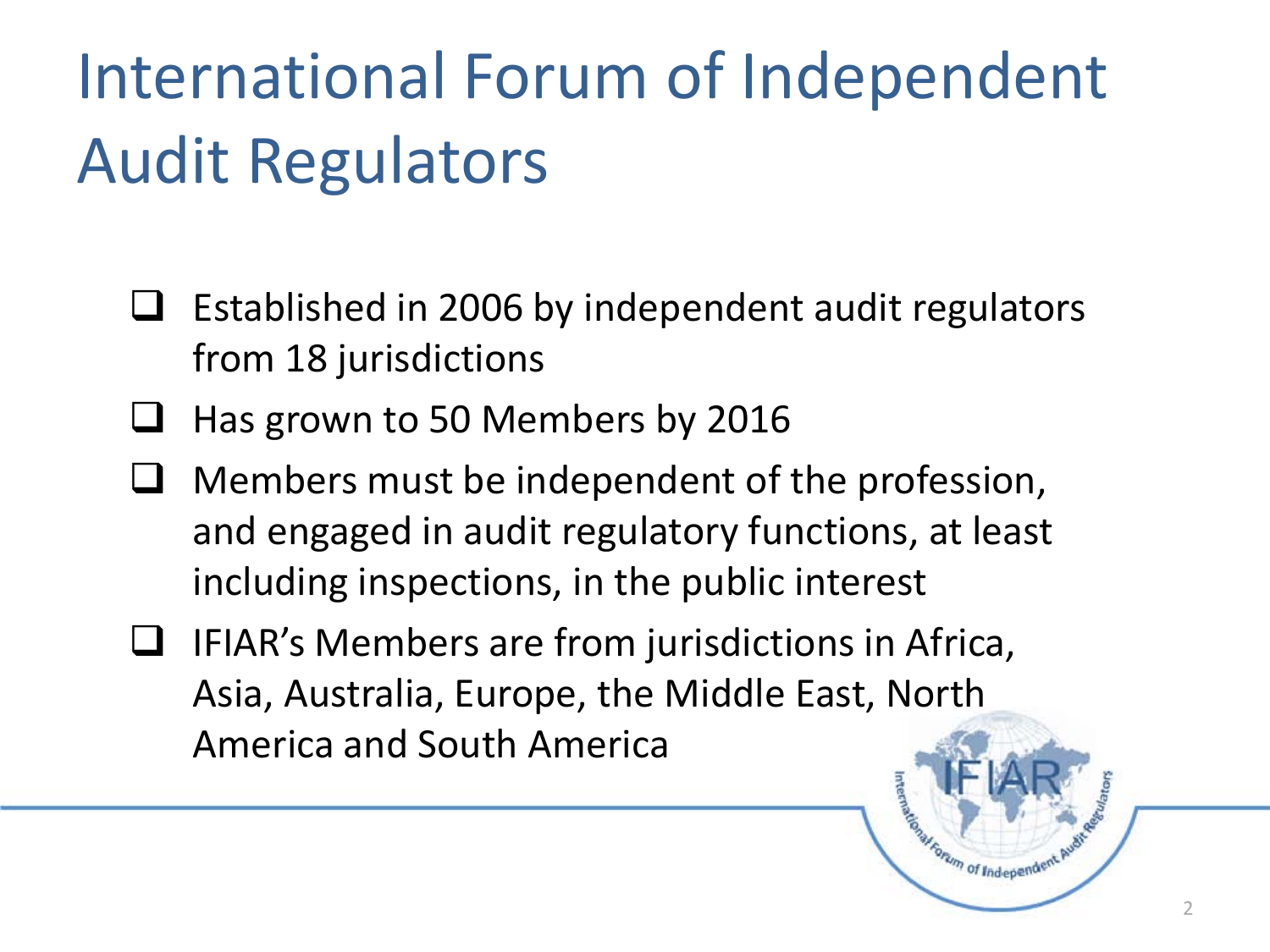### IFIAR's Mission

- $\Box$  To share knowledge of the audit market environment and practical experience of independent audit regulatory activity;
- $\square$  To promote collaboration in regulatory activity; and
- $\Box$  To provide a focus for contacts with other international organizations which have an interest in audit quality.

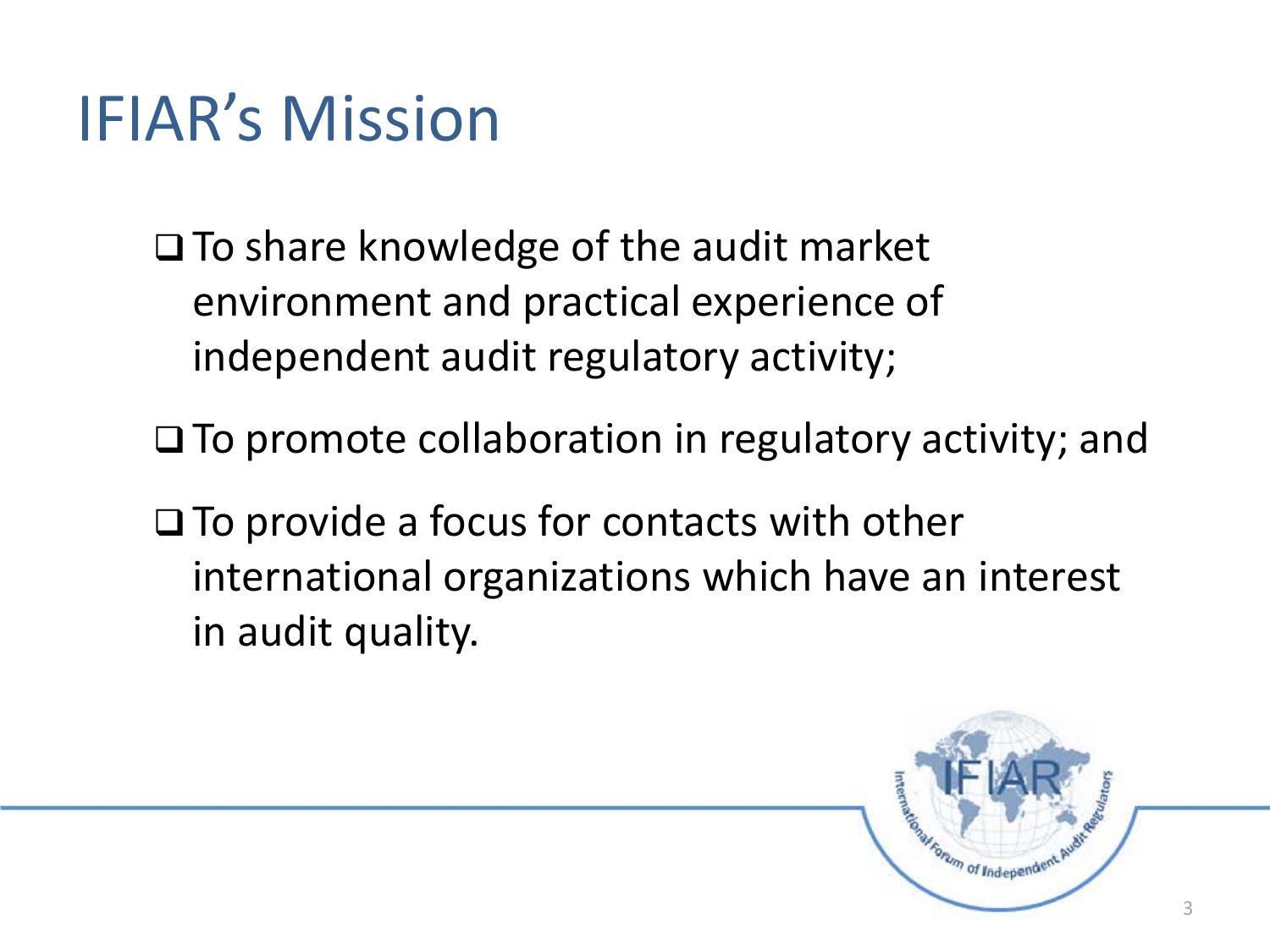Most IFIAR activities occur through working groups:

- **□ Enforcement Working Group**
- **□ Global Audit Quality (GAQ) Working Group**
- $\Box$  Inspection Workshop Working Group
- $\Box$  International Cooperation Working Group
- $\Box$  Investor and Other Stakeholders Working Group
- $\Box$  Standards Coordination Working Group

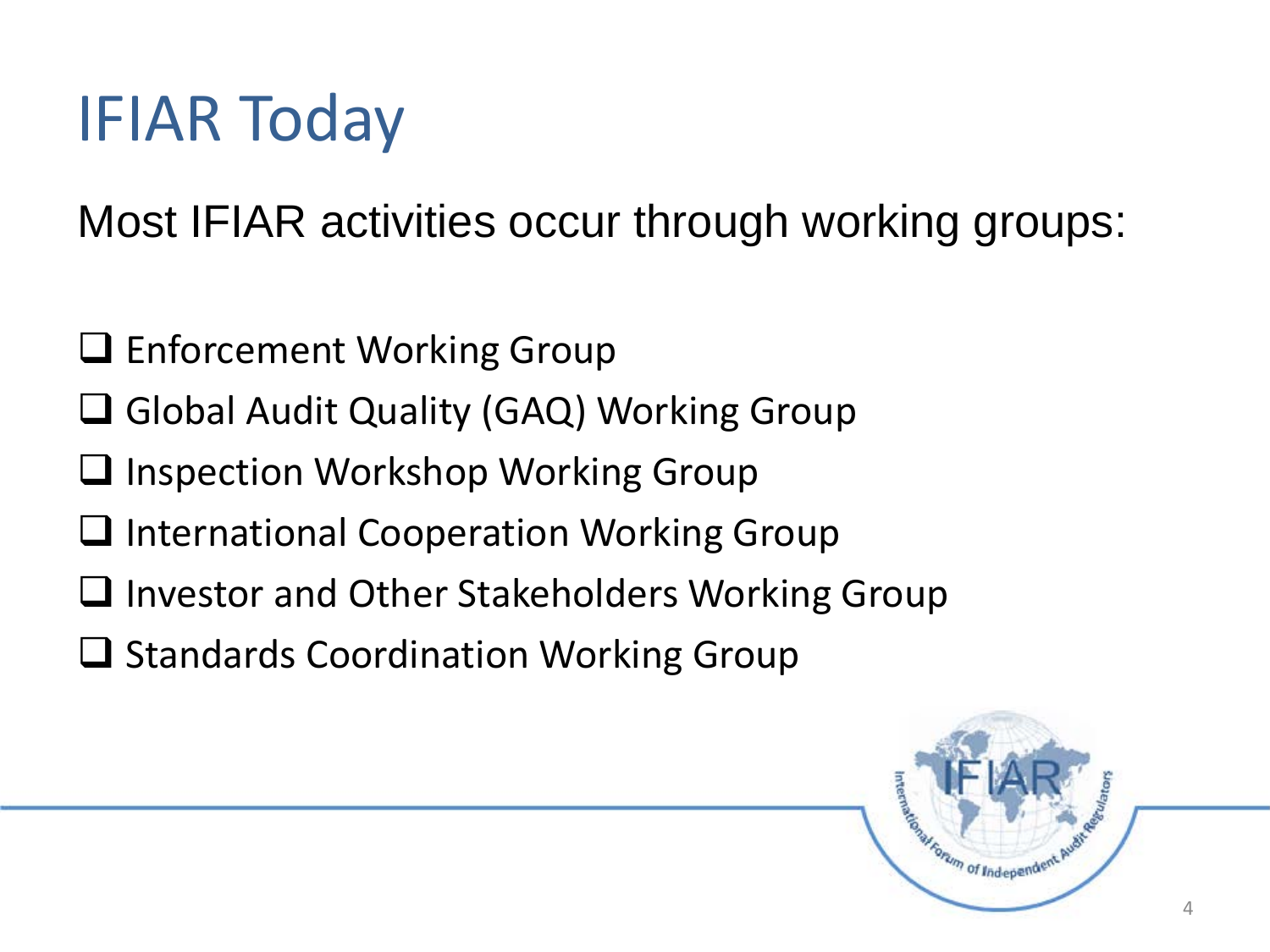#### **IFIAR MEMBERS**



#### **OFFICERS**

Chair: Janine van Diggelen; AFM Netherlands Vice-chair: Brian Hunt; CPAB Canada

**IFIAR TREASURER:** Frank Schneider; FAOA Switzerland **IFIAR SECRETARIAT:** AFM Netherlands + CPAB Canada

#### **ADVISORY COUNCIL**

Australia, France, Germany, Japan, Singapore, UK, US

> **OUTREACH TASK FORCE** Germany, France, UK

| <b>WORKING GROUPS</b>                                                                                                                                                           |                                                                                                                                                                                                      |                                                                                                     |                                                                                                                                                                              |                                                                                                                                                                                                 |                                                                                                                                                                                                  |  |
|---------------------------------------------------------------------------------------------------------------------------------------------------------------------------------|------------------------------------------------------------------------------------------------------------------------------------------------------------------------------------------------------|-----------------------------------------------------------------------------------------------------|------------------------------------------------------------------------------------------------------------------------------------------------------------------------------|-------------------------------------------------------------------------------------------------------------------------------------------------------------------------------------------------|--------------------------------------------------------------------------------------------------------------------------------------------------------------------------------------------------|--|
| <b>INTERNATIONAL</b><br><b>COOPERATION</b><br>WG                                                                                                                                | <b>GLOBAL PUBLIC</b><br><b>POLICY</b><br><b>COMMITTEE</b><br>WG                                                                                                                                      | <b>INVESTOR AND</b><br><b>OTHER</b><br><b>STAKEHOLDERS</b><br>WG                                    | <b>INSPECTION</b><br><b>WORKSHOP</b><br>WG                                                                                                                                   | <b>STANDARDS</b><br><b>COORDINATION</b><br>WG                                                                                                                                                   | <b>ENFORCEMENT</b><br>WG                                                                                                                                                                         |  |
| <b>Responsible for</b><br>considering ways<br>and areas in<br>which IFIAR<br>Members can<br>cooperate and<br>share information<br>relating to audit<br>firms and<br>engagements | <b>Responsible for</b><br>coordinating<br><b>IFIAR's ongoing</b><br>dialogue with the<br>member firms of<br>the GPPC, which<br>comprise the six<br>largest<br><i>international</i><br>audit networks | <b>Responsible for</b><br>organizing<br><b>IFIAR's dialogue</b><br>with investor<br>representatives | <b>Responsible for</b><br>organizing the<br>annual<br><b>Inspection</b><br>Workshops in<br>coordination<br>with an IFIAR<br><b>Member serving</b><br>as the<br>Workshop host | <b>Forum for IFIAR</b><br><b>Members to share</b><br>views and concerns<br>about IAASB and<br>IESBA<br>pronouncements,<br>and to prepare<br><b>IFIAR</b> comment<br>letters on these<br>matters | Forum for<br>Members'<br>enforcement<br>officials to<br>exchange views<br>and information on<br>enforcement<br>systems for<br>investigating and<br>adjudicating<br>alleged auditor<br>misconduct |  |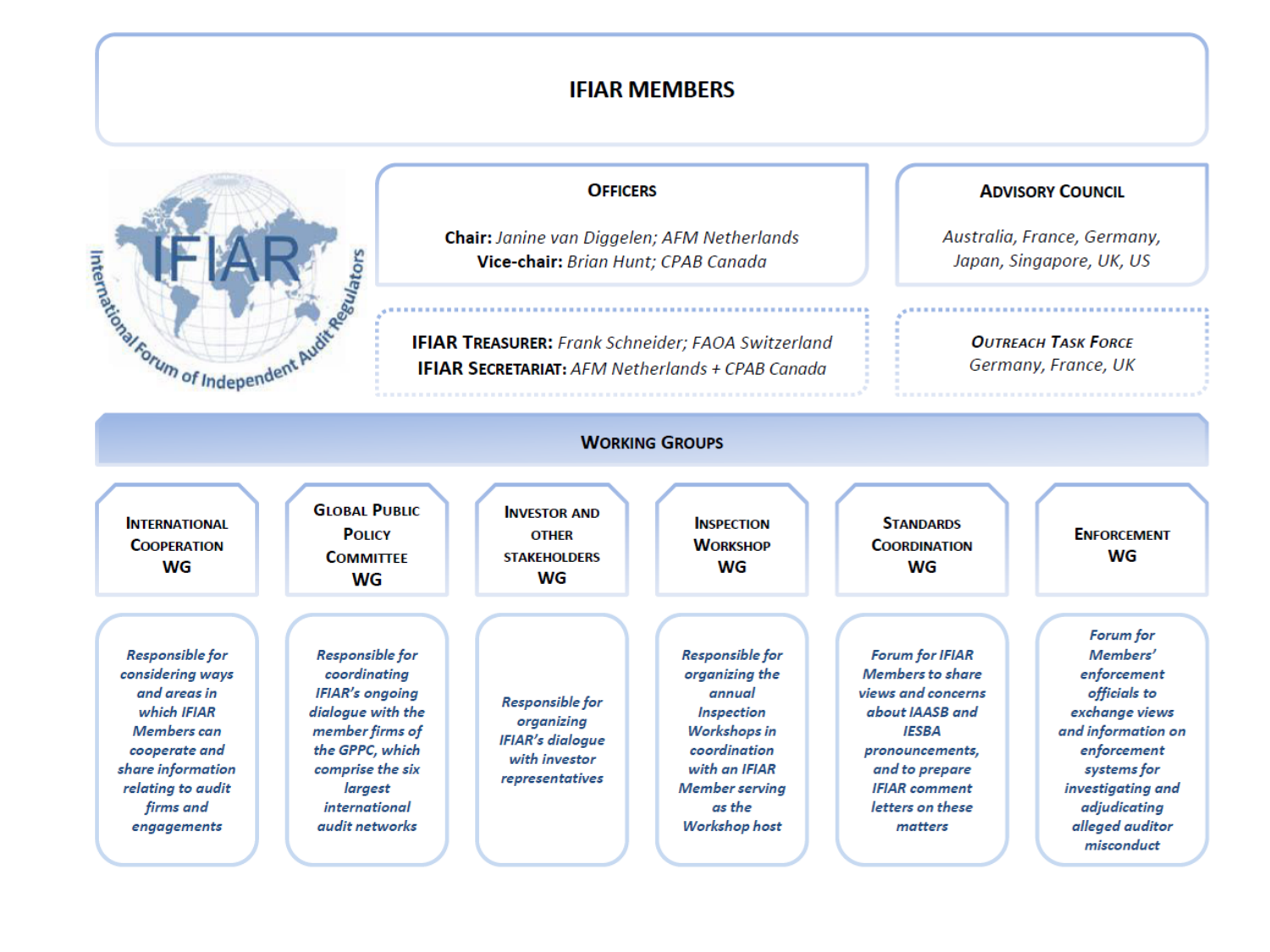Main events:

- Annual plenary meeting (open to all Members)
- Annual interim meeting (Advisory Council and Working Group Chairs)
- Annual Inspection Workshop (open to all Members)
	- Keynote presentation; discussion of current financial reporting and audit trends; smaller group discussions on key aspects of audit inspections

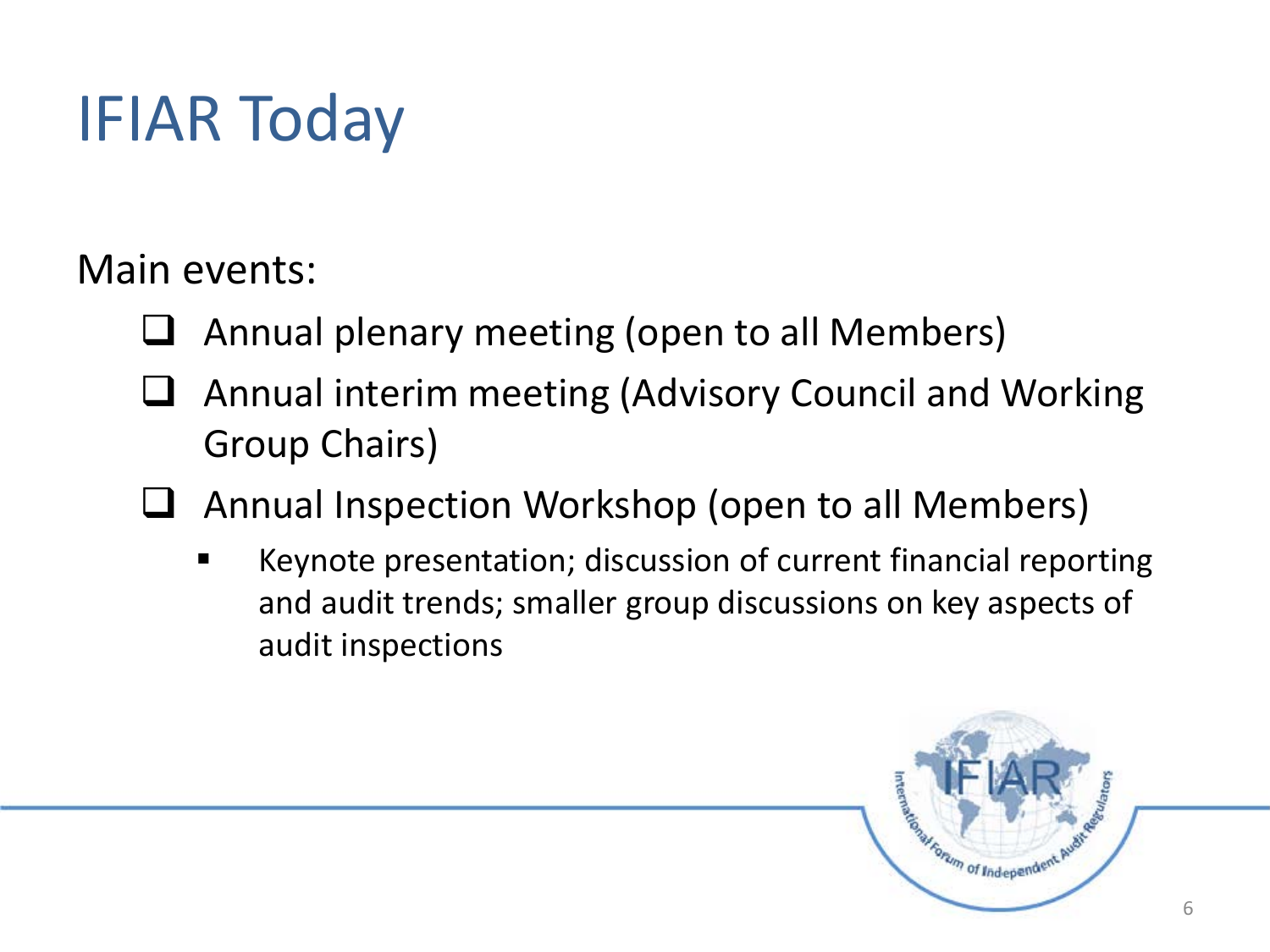Officer Led Initiatives:

- $\Box$  Officers regularly meet with the CEOs of the six largest global audit firm networks
- $\Box$  Officers regularly meet with key stakeholders to advance audit quality initiatives
- Officers represent IFIAR at conferences where audit quality is being discussed

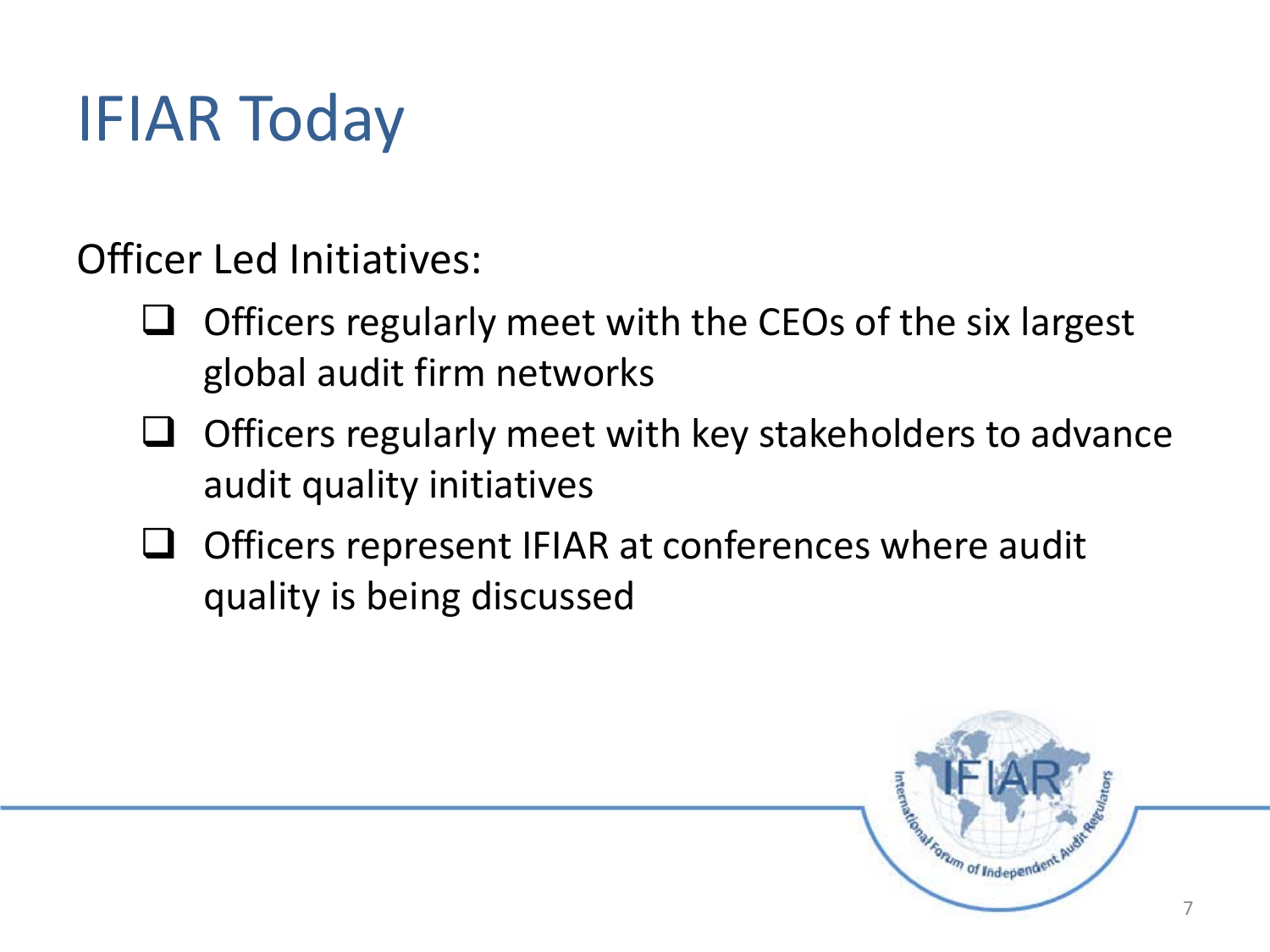Working Group Initiatives:

- $\Box$  Global Audit Quality Working Group meets with the six largest global audit firm networks (two/three times per year)
- $\Box$  Standards Coordination Working Group meets regularly with IAASB and IESBA
- □ Annual Enforcement Workshop

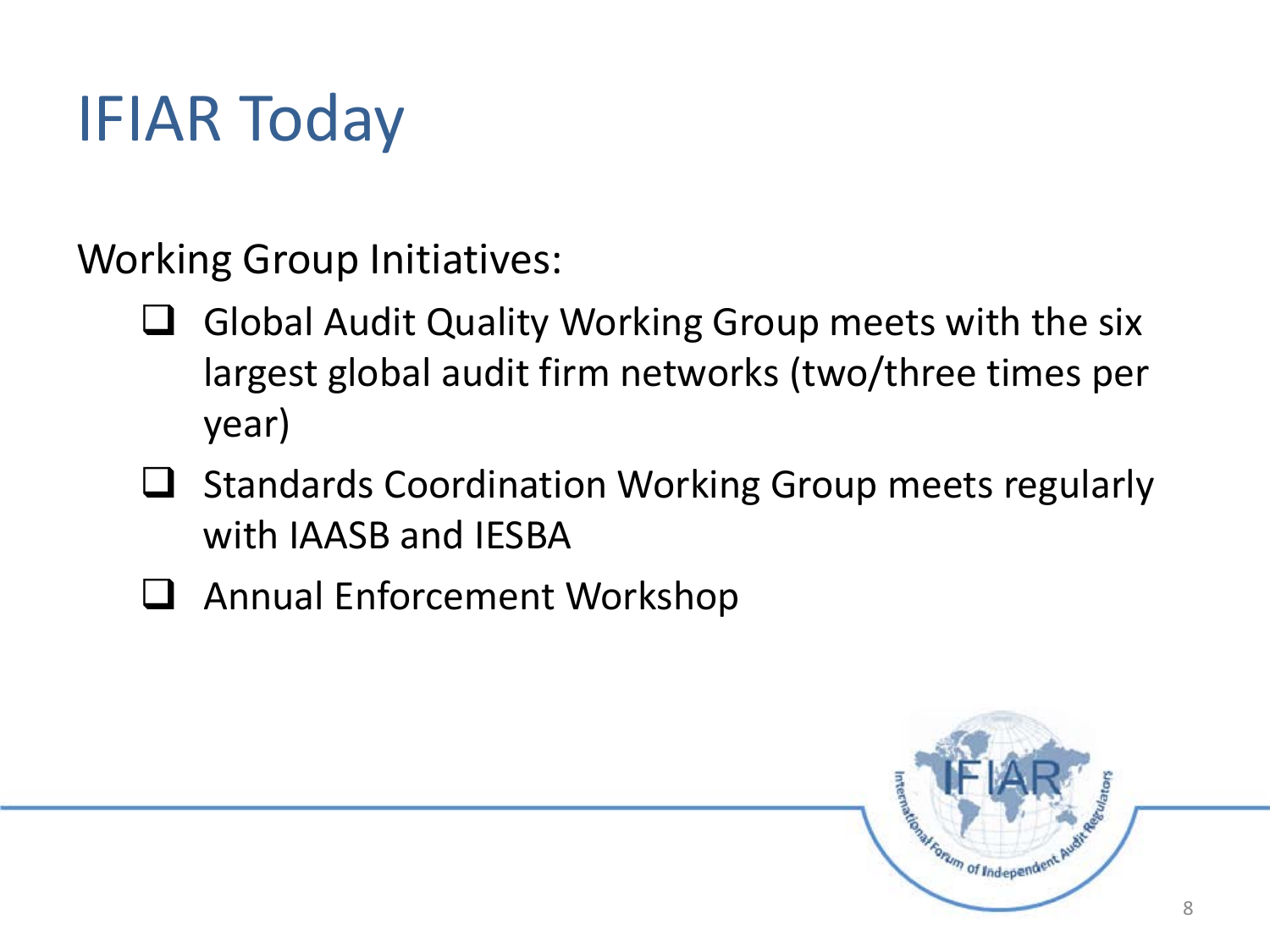Main external IFIAR products:

- Comment letters to international audit and ethics standard setters
- Papers, presentations and summaries related to annual panels with investors and audit committee members
- Annual report on a survey of IFIAR Members' inspection findings
- Annual report including IFIAR activities as well as national and regional developments in Members' jurisdictions

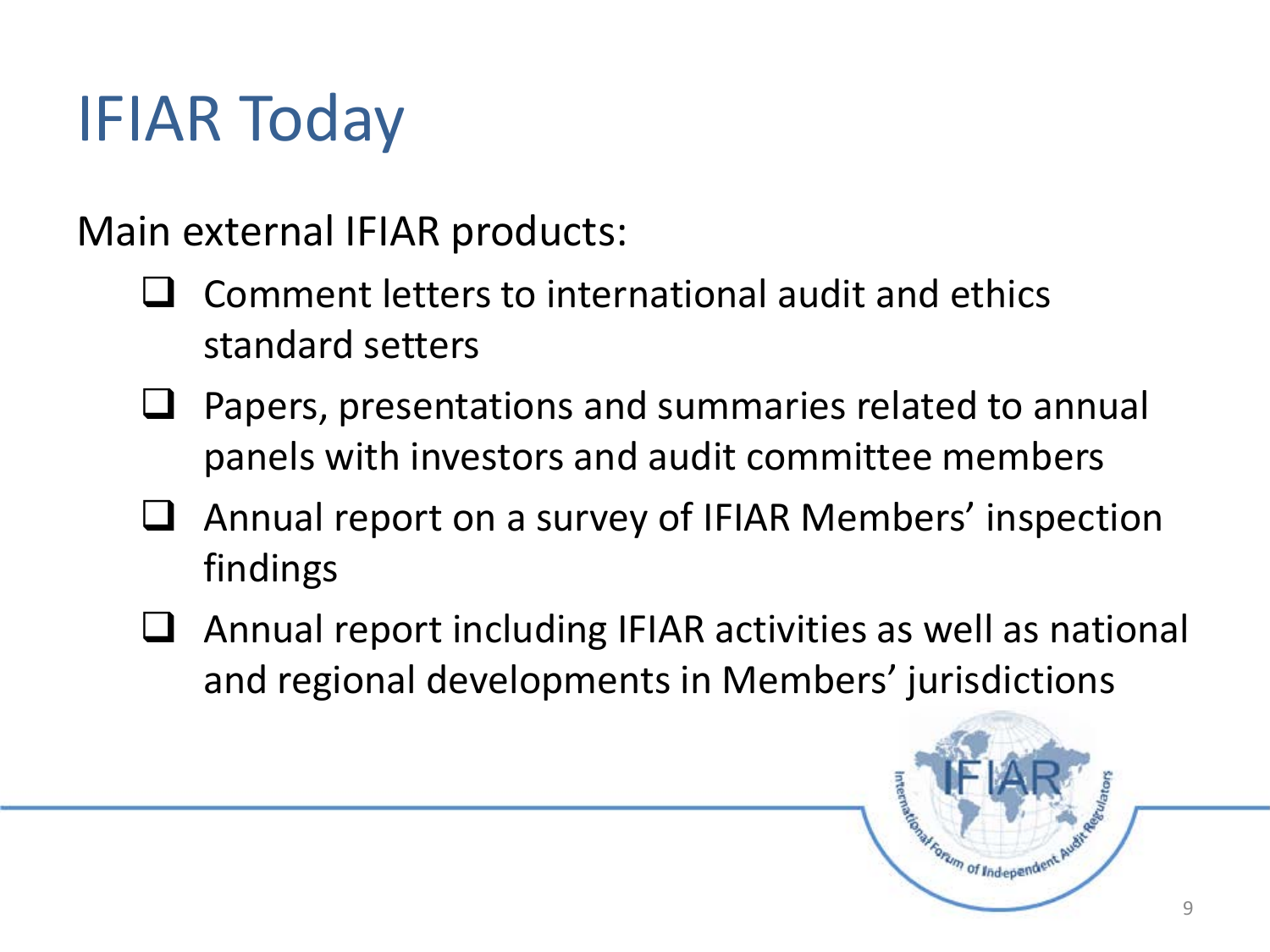### Investor and Other Stakeholders WG

Publicly available material from annual panels with investors and audit committee members

- $\Box$  Summary of panel discussions with investor representatives from 2009-2013
- $\Box$  Background papers and presentations from 2013 and 2014 panels
	- 2013: how the auditor might best improve audit quality and protect investors; summary of policy developments
	- 2014: Auditor's communications with audit committees

See https://ifiar.org/Working-Groups/Investor-and -Other-Stakeholders-Working-Group.aspx

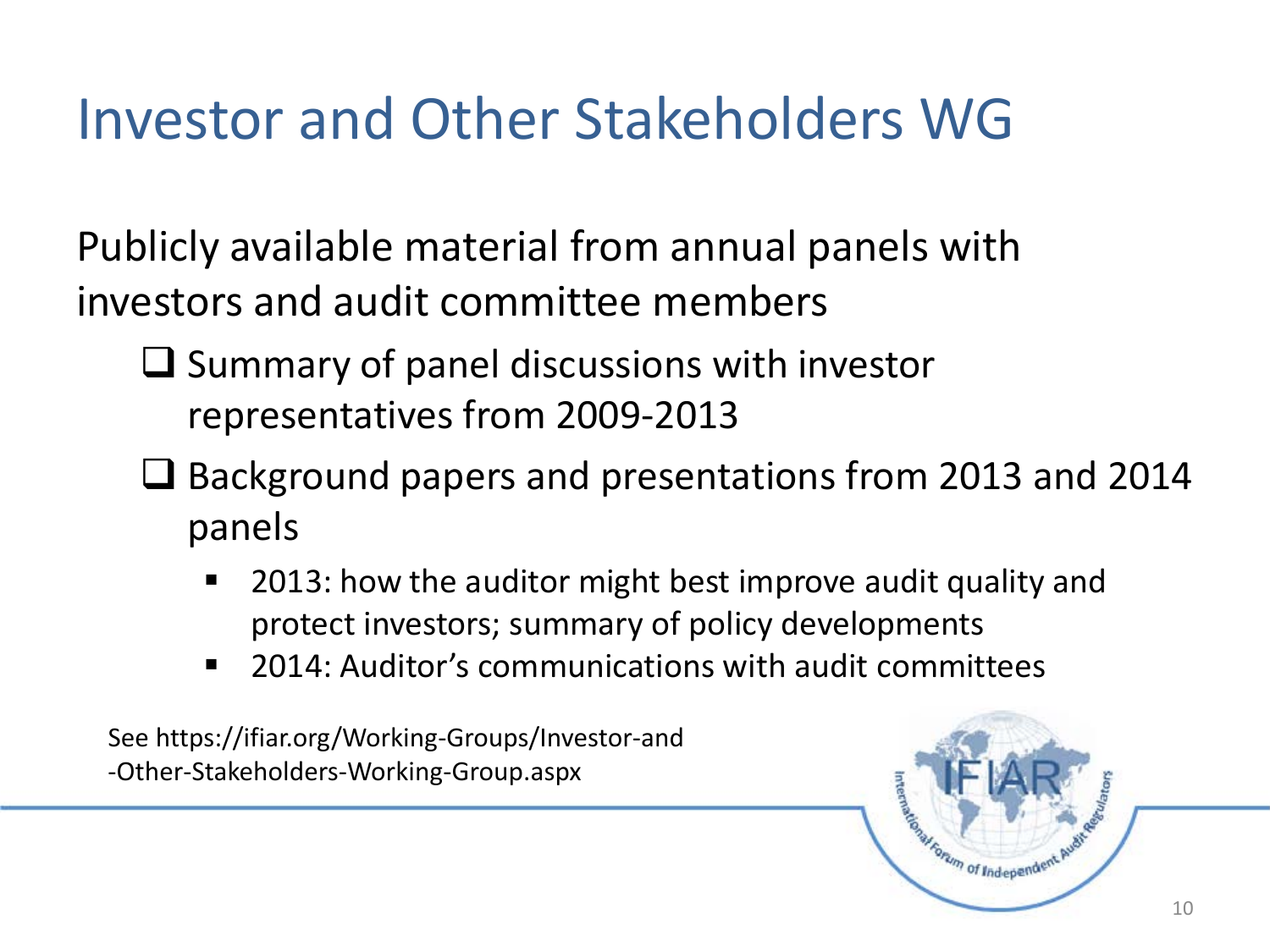# Standards Coordination WG

- $\Box$  Forum for IFIAR Members to share views and concerns about pronouncements from the International Auditing and Assurance Standards Board (IAASB) and the International Ethics Standards Board for Accountants (IESBA);
	- Primary focus:
		- $\Box$  sharing views on standards and preparing IFIAR comments on relevant consultations issued by IAASB and IESBA
		- $\Box$  organizing the dialogue between IFIAR and the standard setters
		- providing input for the Monitoring Group's discussion Manufacture of Independent P

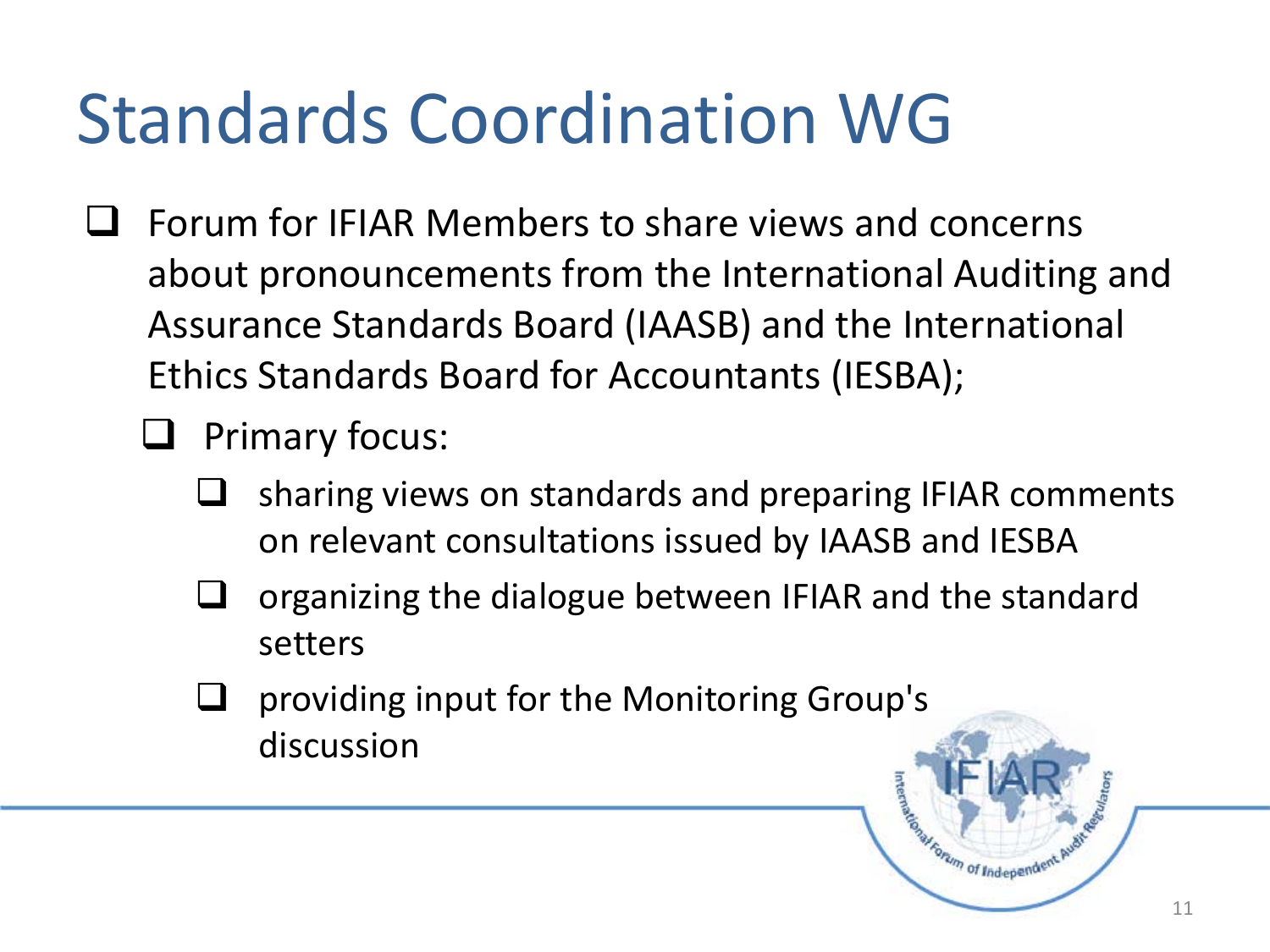### IFIAR Comment Letters to Standard Setters

#### $\square$  To the IAASB

| December 2013 | <b>Audit Reporting Exposure Draft</b>                                                                                             |
|---------------|-----------------------------------------------------------------------------------------------------------------------------------|
| May 2014      | The IAASB's Proposed Strategy for 2015-2019 and The IAASB's<br>Proposed Work Program for 2015-2016                                |
| August 2014   | Proposed International Standard on Auditing (ISA) 720 (Revised) - the<br>Auditor's Responsibilities Relating to Other Information |
| October 2014  | Addressing Disclosures in the Audit of Financial Statements                                                                       |
| November 2015 | Exposure Draft on Reponding to Non-Compliance with Laws and<br><b>Regulations</b>                                                 |

#### $\square$  To the IESBA

| <b>March 2015</b> | Improving the Structure of the Code of Ethics          |
|-------------------|--------------------------------------------------------|
| September 2015    | Responding to Non-Compliance with Laws and Regulations |
|                   |                                                        |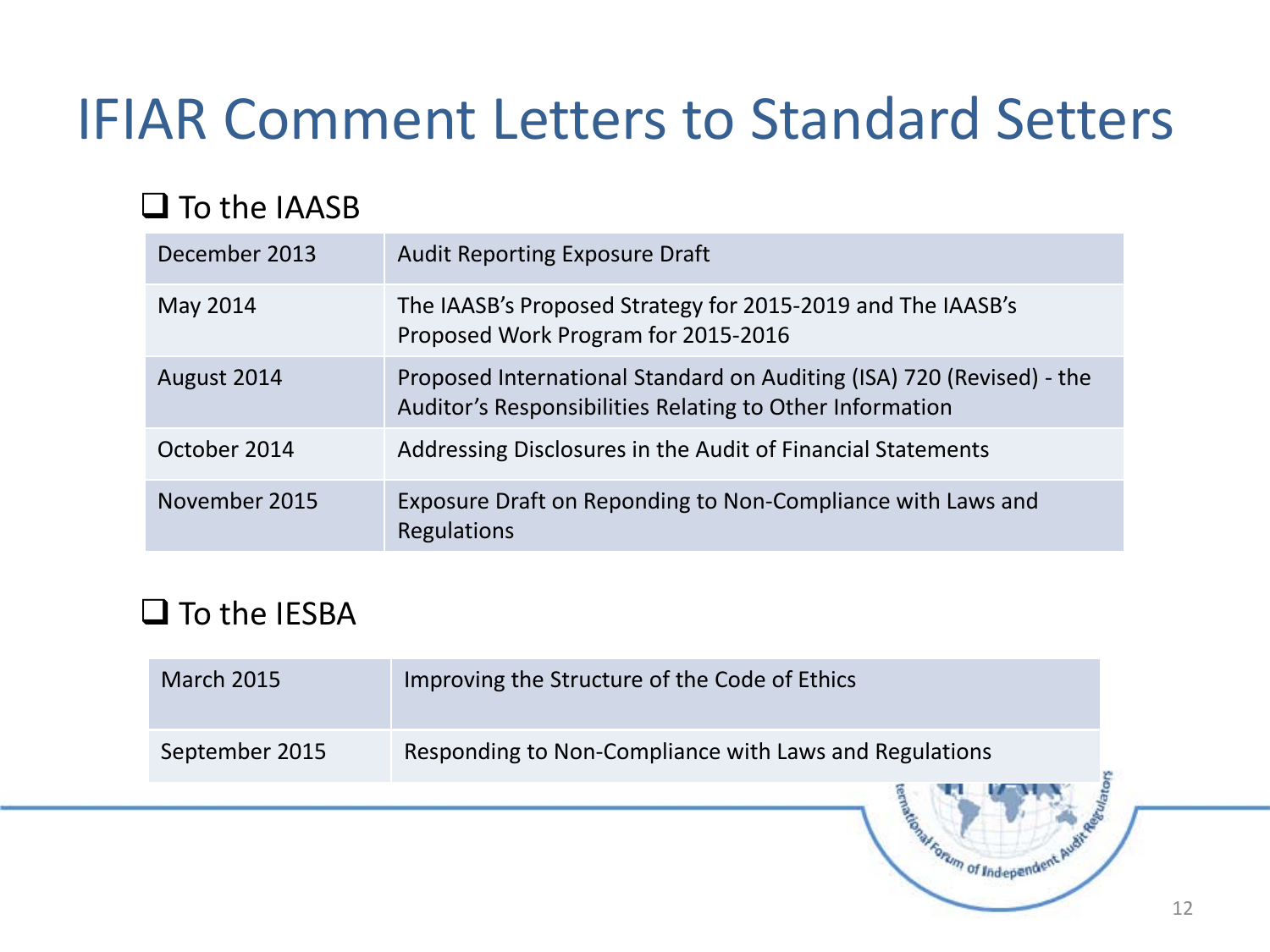### Some Messages - from Comment Letters

- $\Box$  Focus on auditing and quality control standards and ethics relevant to audit
- $\Box$  Specific focus to clarity and enforceability of standards
	- Attention to requirements versus application material in standards
- $\Box$  Consideration given to the public interest in any standardsetting action undertaken
- $\Box$  Consideration of audit inspections findings
- $\Box$  Flexibility for dealing with urgent emerging issues

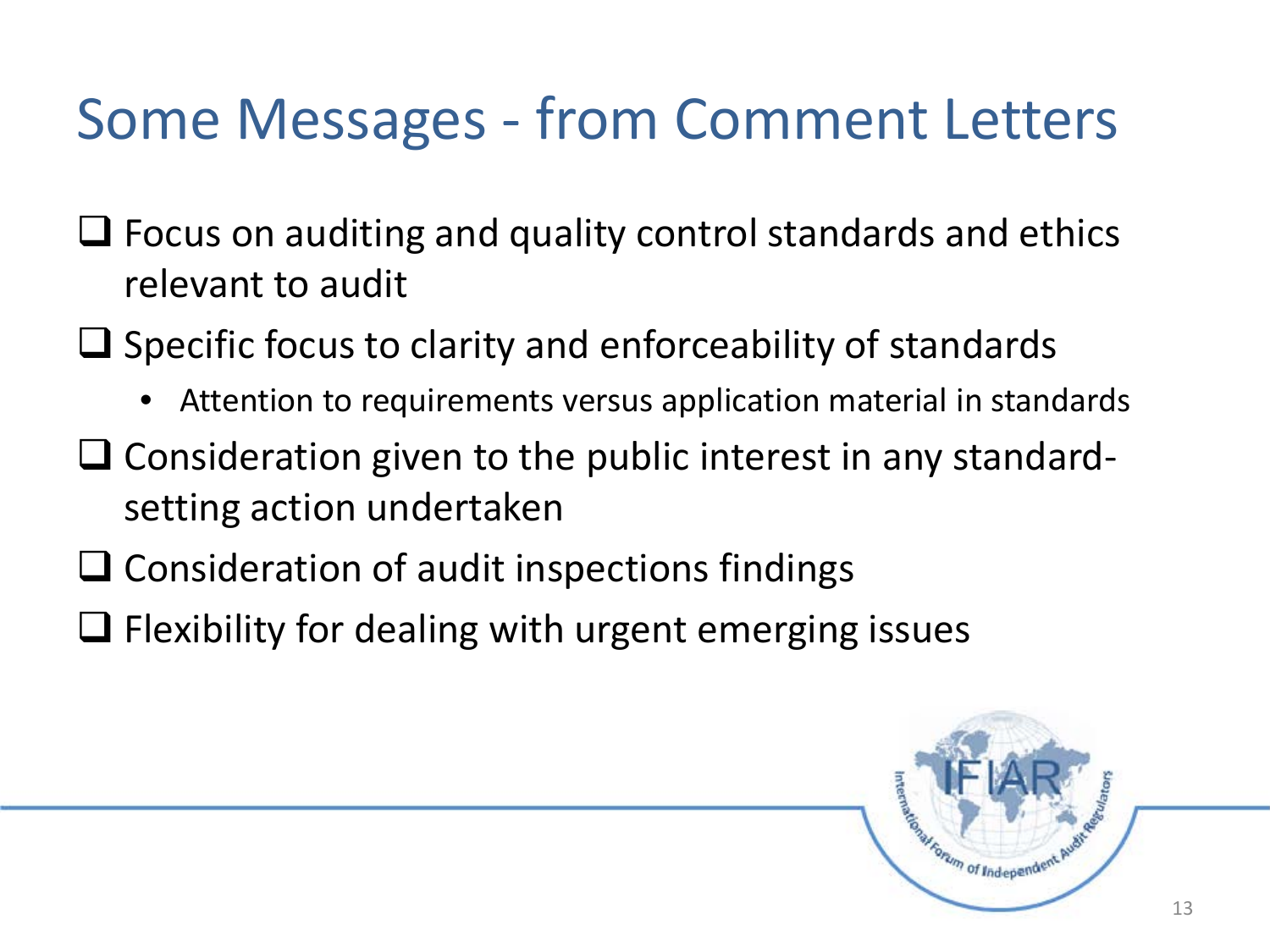### Survey of Inspection Findings: Overview

- $\Box$  In 2015, IFIAR conducted its fourth global survey of inspection findings related to the audits of public companies. The results of that survey were published 3 March 2016.
- 35 IFIAR Members contributed to the 2015 survey (30 in 2014).
- $\Box$  The survey results generally revealed similarities in the nature and extent of inspection findings compared to 2014
	- **The most frequent areas of findings in each of the survey's categories of** inspections findings were generally consistent with the 2014 results.

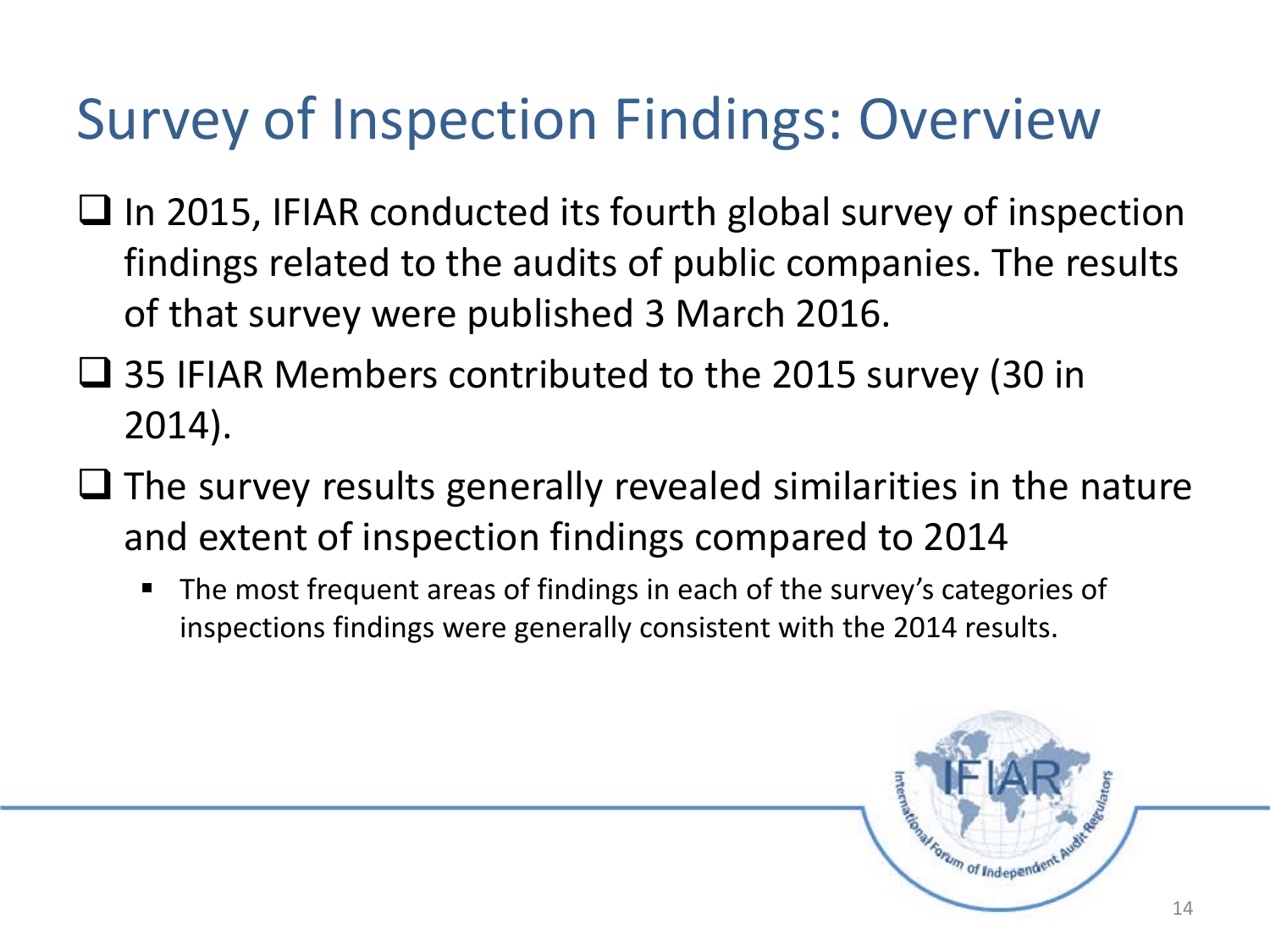## Survey: Summary of findings

- **872** inspected audit engagements of which **376** had deficiencies (43%);
- **96** inspected major financial institutions of which **49** had deficiencies (51%)

#### **For Issuers**

- □ Internal control testing (23%);
- □ Fair value measurements (18%);
- □ Risk assessment (14%)
- Revenue Recognition (15%)

#### **For Financial Institutions**

- Internal control testing  $(40\%)$ ;
- Audit of allowance for loan losses and loan impairment (51%);
- Valuation of investments and securities (27%);
- Use of Experts and Specialists (26%)

Manufacturing of Independent Avenue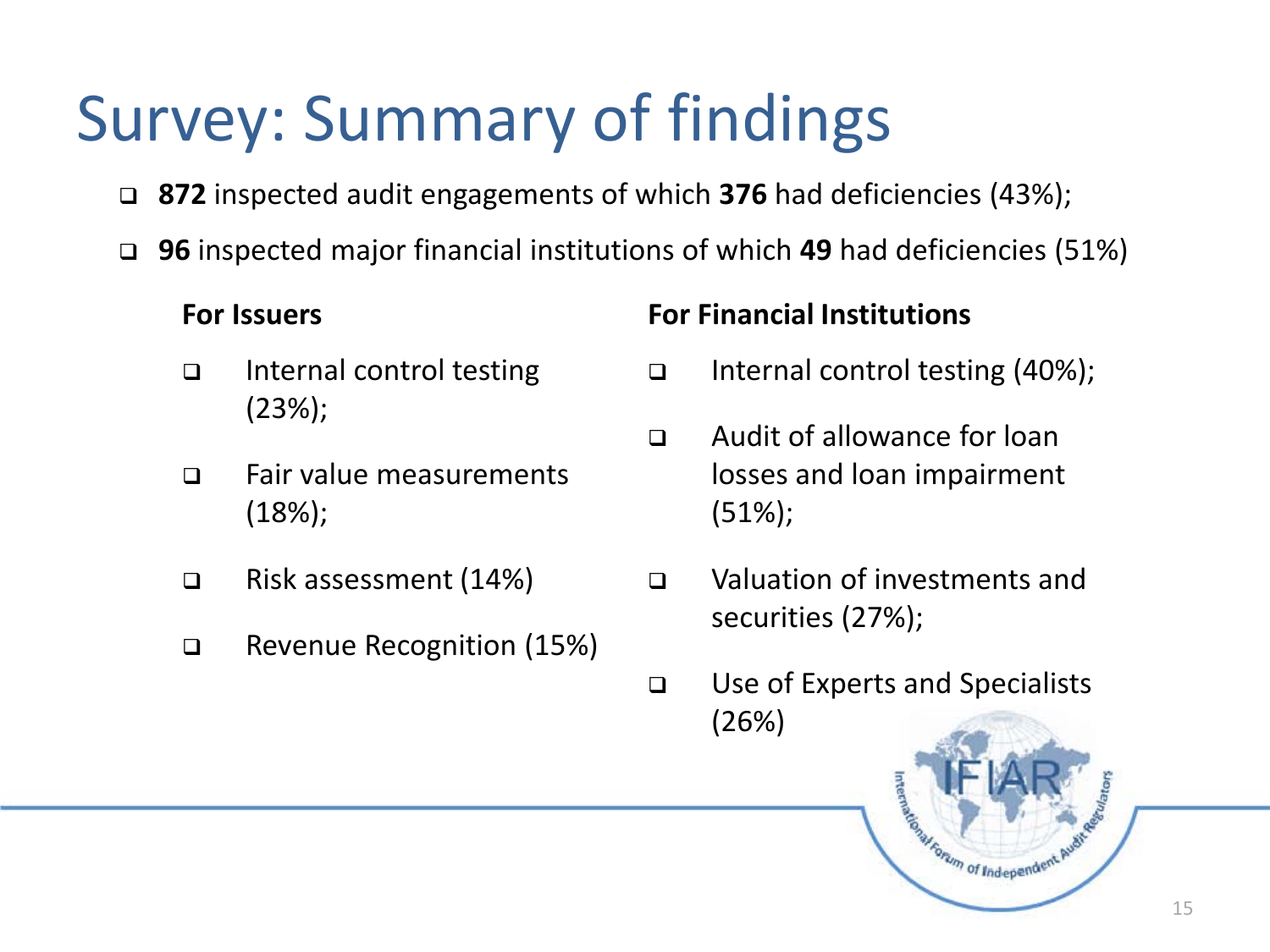### 2015 Survey: Findings from Listed PIE Audit Inspections

| <b>Inspection Theme</b>                                                      | <b>Number of</b><br><b>Findings (a)</b><br>single PIE may<br>have multiple<br>findings for the<br>same theme) | # of Listed PIE<br><b>Audits</b><br><b>Inspected</b> | # of Listed PIE<br><b>Audits with at</b><br><b>Least One</b><br><b>Finding</b> | % of Listed<br><b>PIE Audits</b><br>Inspected<br>with at Least<br><b>One Finding</b> |
|------------------------------------------------------------------------------|---------------------------------------------------------------------------------------------------------------|------------------------------------------------------|--------------------------------------------------------------------------------|--------------------------------------------------------------------------------------|
| <b>Internal Control Testing</b>                                              | 173                                                                                                           | 710                                                  | 160                                                                            | 23%                                                                                  |
| <b>Fair Value Measurement</b>                                                | 158                                                                                                           | 661                                                  | 118                                                                            | 18%                                                                                  |
| <b>Risk Assessment</b>                                                       | 131                                                                                                           | 832                                                  | 114                                                                            | 14%                                                                                  |
| <b>Revenue Recognition</b>                                                   | 116                                                                                                           | 688                                                  | 105                                                                            | 15%                                                                                  |
| <b>Inventory</b>                                                             | 86                                                                                                            | 365                                                  | 71                                                                             | 19%                                                                                  |
| <b>Adequacy of Financial Statement</b><br><b>Presentation and Disclosure</b> | 85                                                                                                            | 570                                                  | 68                                                                             | 12%                                                                                  |
| <b>Group Audits</b>                                                          | 70                                                                                                            | 383                                                  | 55                                                                             | 14%                                                                                  |
| <b>Substantive Analytical Procedures</b>                                     | 50                                                                                                            | 384                                                  | 44                                                                             | 11%                                                                                  |
| <b>Adequacy of Review and Supervision</b>                                    | 49                                                                                                            | 434                                                  | 35                                                                             | 8%                                                                                   |

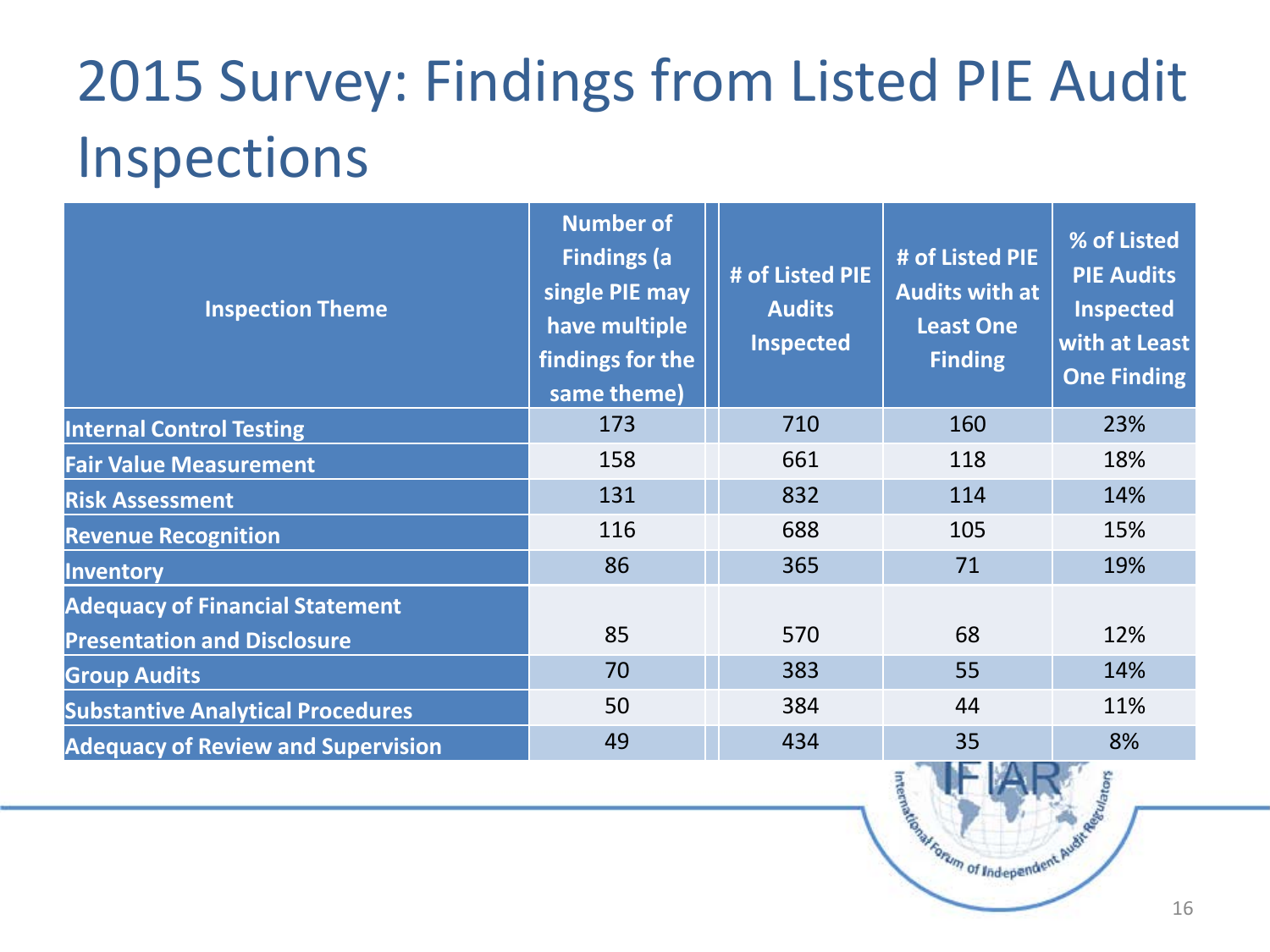## 2015 Survey: Findings from Listed PIE Audit Inspections (cont'd)

| <b>Inspection Theme</b>                            | <b>Number of Findings</b><br>(a single PIE may<br>have multiple<br>findings for the<br>same theme) | # of Listed PIE<br><b>Audits Inspected</b> | # of Listed PIE<br><b>Audits with at</b><br><b>Least One Finding</b> | % of Listed PIE<br><b>Audits</b><br><b>Inspected with</b><br>at Least One<br><b>Finding</b> |
|----------------------------------------------------|----------------------------------------------------------------------------------------------------|--------------------------------------------|----------------------------------------------------------------------|---------------------------------------------------------------------------------------------|
| <b>Fraud Procedures</b>                            | 46                                                                                                 | 574                                        | 43                                                                   | 7%                                                                                          |
| <b>Audit of Allowance for Loan Losses and Loan</b> |                                                                                                    |                                            |                                                                      |                                                                                             |
| <b>Impairments</b>                                 | 45                                                                                                 | 165                                        | 37                                                                   | 22%                                                                                         |
| <b>Engagement Quality Control Review</b>           | 39                                                                                                 | 417                                        | 32                                                                   | 8%                                                                                          |
| <b>Use of Experts and Specialists</b>              | 35                                                                                                 | 326                                        | 29                                                                   | 9%                                                                                          |
| <b>Related Party Transactions</b>                  | 17                                                                                                 | 300                                        | 16                                                                   | 5%                                                                                          |
| <b>Audit Report</b>                                | 15                                                                                                 | 461                                        | 15                                                                   | 3%                                                                                          |
| <b>Audit Committee Communication</b>               | 10                                                                                                 | 592                                        | 10                                                                   | 2%                                                                                          |
| <b>Going Concern</b>                               | 5                                                                                                  | 321                                        | 5 <sup>5</sup>                                                       | 2%                                                                                          |
| <b>TOTAL # of FINDINGS</b>                         | 1.130                                                                                              |                                            |                                                                      |                                                                                             |

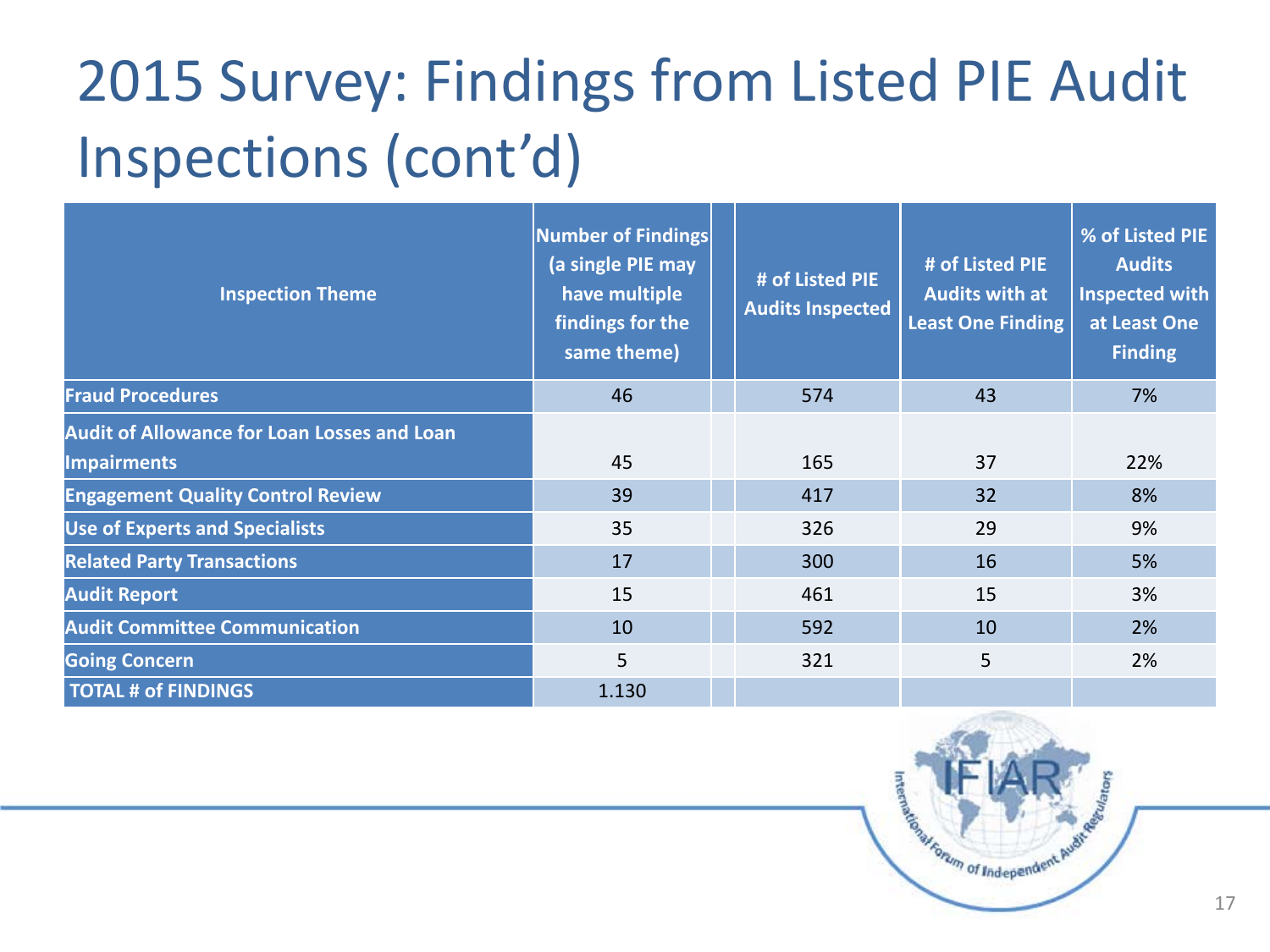#### 2015 Survey: SIFI Findings

| <b>Inspection Theme</b>                                                                       | <b>Number of Findings</b> | # of SIFI Audits<br><b>Inspected</b> | # of SIFI Audits<br>with at Least One<br><b>Finding</b> | % of SIFI Audits<br>Inspected with at<br><b>Least One Finding</b> |
|-----------------------------------------------------------------------------------------------|---------------------------|--------------------------------------|---------------------------------------------------------|-------------------------------------------------------------------|
| <b>Internal Control Testing</b>                                                               | 37                        | 85                                   | 34                                                      | 40%                                                               |
| <b>Audit of Allowance for Loan Losses and Impairments</b>                                     | 31                        | 53                                   | 27                                                      | 51%                                                               |
| <b>Valuation of Investments and Securities</b>                                                | 22                        | 70                                   | 19                                                      | 27%                                                               |
| <b>Use of Experts and Specialists</b>                                                         | 22                        | 31                                   | 8                                                       | 26%                                                               |
| <b>Risk Assessment</b>                                                                        | 22                        | 84                                   | 18                                                      | 21%                                                               |
| <b>Insufficient Challenge and Testing of Management's</b><br><b>Judgments and Assessments</b> | 20                        | 43                                   | 18                                                      | 42%                                                               |
| <b>Testing of Customer Deposits and Loans</b>                                                 | $\overline{7}$            | 22                                   | 5                                                       | 23%                                                               |
| <b>Audit Methodology including Programs and Tools</b>                                         | $\overline{7}$            | 27                                   | 5                                                       | 19%                                                               |
| <b>Group Audits</b>                                                                           | 6                         | 20                                   | 5                                                       | 25%                                                               |
| <b>Adequacy of Financial Statement Presentation and</b><br><b>Disclosures</b>                 | 6                         | 33                                   | 6                                                       | 18%                                                               |
| <b>Substantive Analytical Procedures</b>                                                      | $\overline{2}$            | 28                                   | $\overline{2}$                                          | 7%                                                                |
| <b>Fraud Procedures</b>                                                                       | $\overline{2}$            | 29                                   | $\overline{2}$                                          | 7%                                                                |
| <b>Audit Committee Communication</b>                                                          | $\mathbf{1}$              | 40                                   | $\mathbf{1}$                                            | 3%                                                                |
| <b>Audit Report</b>                                                                           | 0                         | 32                                   | $\overline{0}$                                          | 0%                                                                |
| <b>TOTAL # of FINDINGS</b>                                                                    | 185                       |                                      |                                                         |                                                                   |

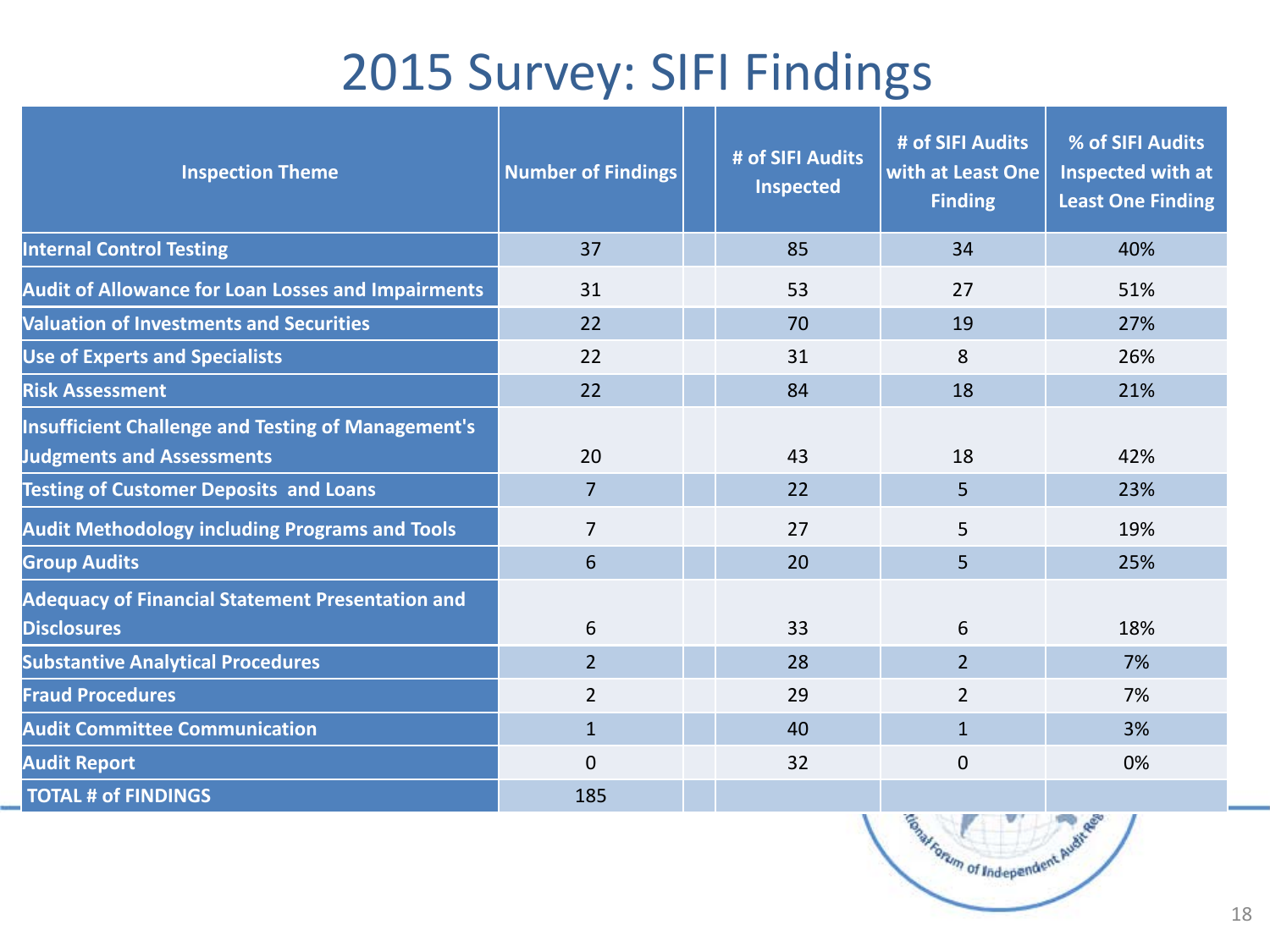### 2015 Survey: Quality Control Findings

|                                                                      | <b>Total Number of</b><br><b>Findings</b> |  | <b>Audit Firms with at Least One</b><br><b>Quality Control Finding</b> |     |
|----------------------------------------------------------------------|-------------------------------------------|--|------------------------------------------------------------------------|-----|
| <b>Inspection Theme</b>                                              |                                           |  | #                                                                      | %   |
| <b>Engagement Performance</b>                                        | 222                                       |  | 53                                                                     | 59% |
| <b>Independence and Ethical Requirements</b>                         | 73                                        |  | 34                                                                     | 40% |
| <b>Human Resources</b>                                               | 77                                        |  | 31                                                                     | 36% |
| <b>Monitoring</b>                                                    | 63                                        |  | 27                                                                     | 33% |
| <b>Client Risk Assessment, Acceptance, and</b><br><b>Continuance</b> | 52                                        |  | 27                                                                     | 30% |
| <b>Leadership Responsibilities for Quality within the</b><br>Firm    | 21                                        |  | 11                                                                     | 12% |
| <b>TOTAL # of FINDINGS</b>                                           | 508                                       |  |                                                                        |     |

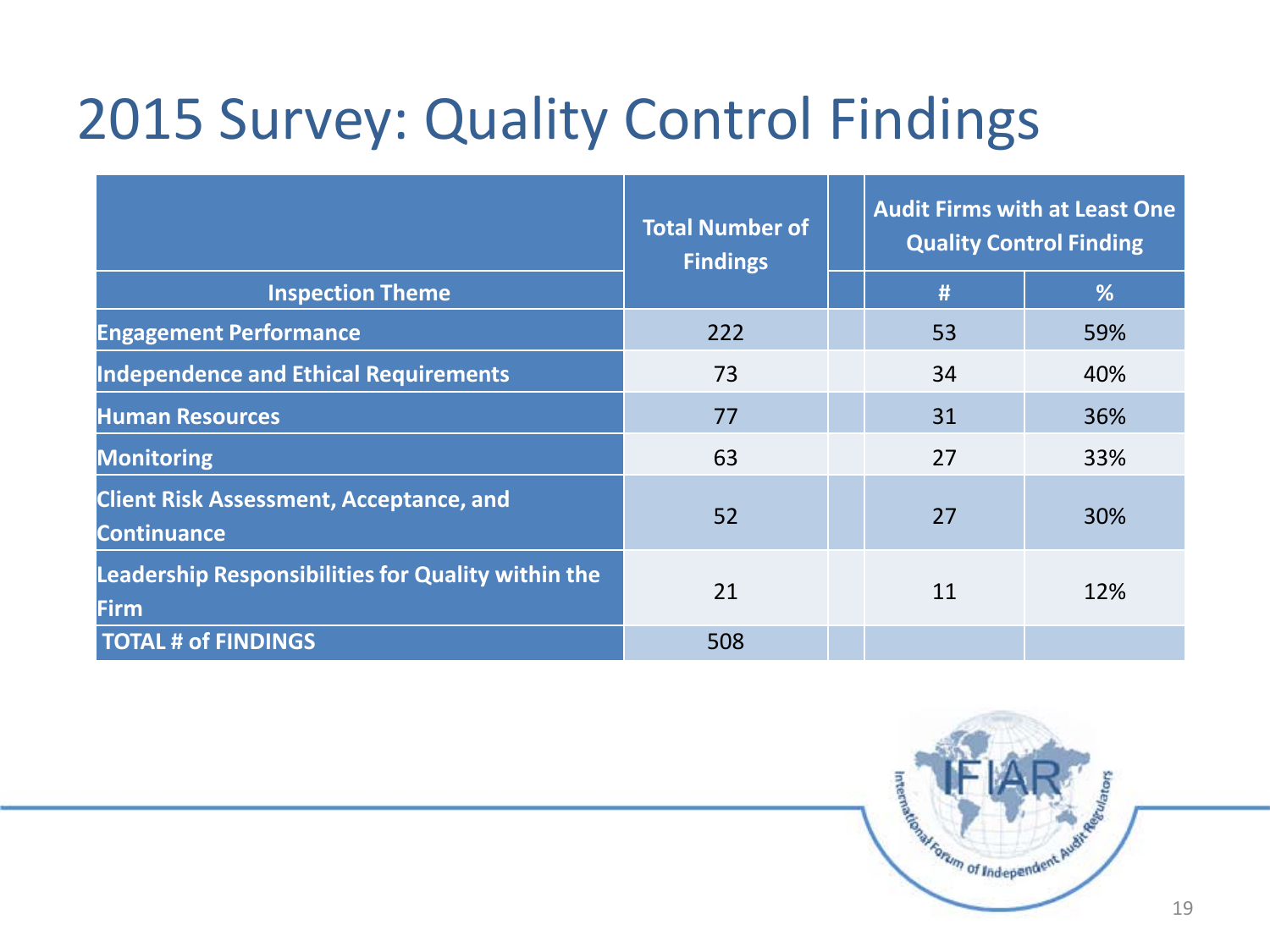## The Survey's Connection to IFIAR Work

#### Global Audit Quality Working Group

- Annual discussion with firms on findings from their internal quality reviews (inspections)
- Discussions on root cause analysis and remediation
- **Progress will be measured over 4 years against targeted reduction**

#### Annual Inspection Workshop

- **Survey results discussed**
- Selection of workshop topics informed, in part, by survey results

#### $\Box$  Evaluation of standard-setting projects / focus

 Standards Coordination Working Group considers the survey results when evaluating a standard-setting project or the standard setters agenda / strategy

Manufacture of Independent P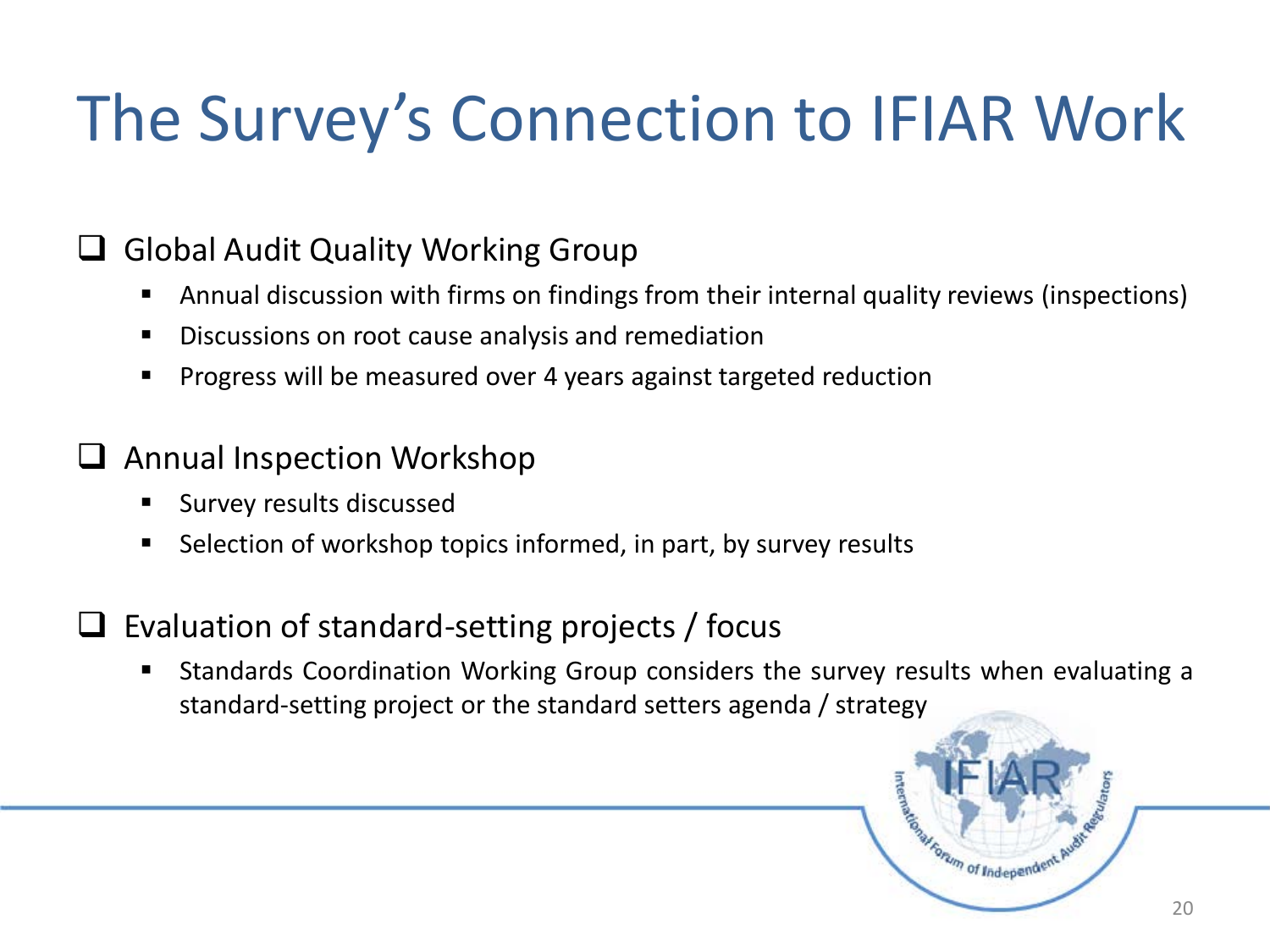### Relevance to Standard setting

- $\Box$  The circumstances that give rise to inspections findings require careful analysis: the cause underlying an inspection finding may suggest considerations related to standards
- $\Box$  Consideration whether knowledge from inspection findings have implications relevant to the international auditing standards
- $\Box$  In particular, attention paid to
	- $\Box$  whether standards are providing sufficient clarity regarding the requirements that the auditor shall comply with and
	- $\Box$  whether standards are driving the auditor to consistent application and the exercise of sufficient professional skepticism

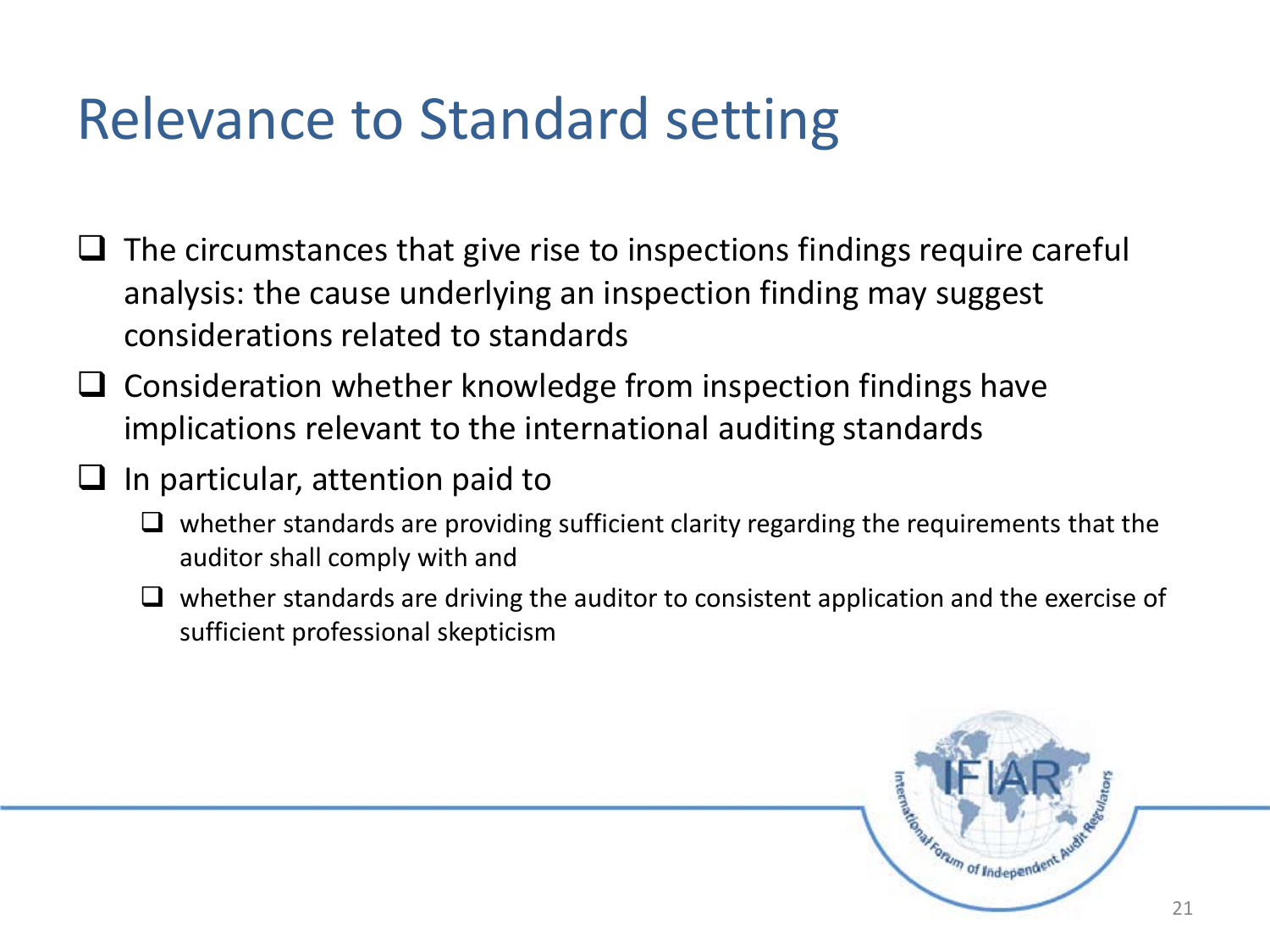### Relevance to Standard setting

- $\Box$  Preliminary review performed to identify the international standards that address the topics and audit procedures related to the areas with the greatest level and frequency of observed inspection findings. A summary of related standards is provided in appendix to the survey and does not necessarily imply an IFIAR view about any individual standard
- $\Box$  Topics on the current IAASB work plan
	- $\Box$  quality control, group audits and professional skepticism
	- $\Box$  audit of accounting estimates and risk assessment and internal control testing, and use of high volumes of data and of dedicated tools (data analytics)
- Topics not currently on the IAASB work plan
	- $\Box$  materiality, use of experts, responses to assessed risks, and analytical procedures

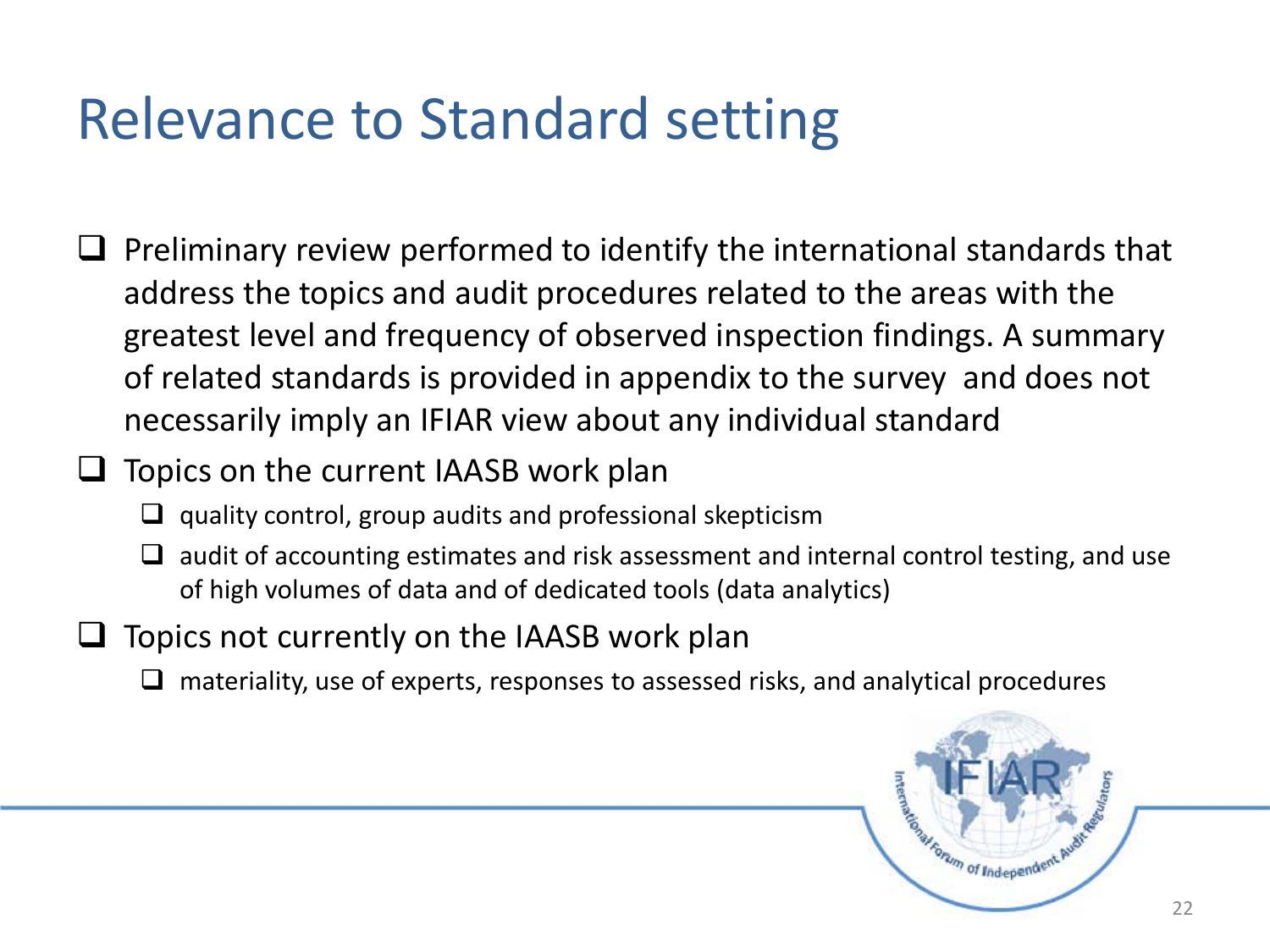### IFIAR Outreach

IFIAR regularly engages with other regulatory bodies:

- **Monitoring Group (MG)**
- **Financial Stability Board (FSB)**
- **International Organization of Securities Commissions (IOSCO)**
- Basel Committee on Banking Supervision (BCBS)
- Public Interest Oversight Board (PIOB)
- World Bank (WB)
- **European Commission (EC)**

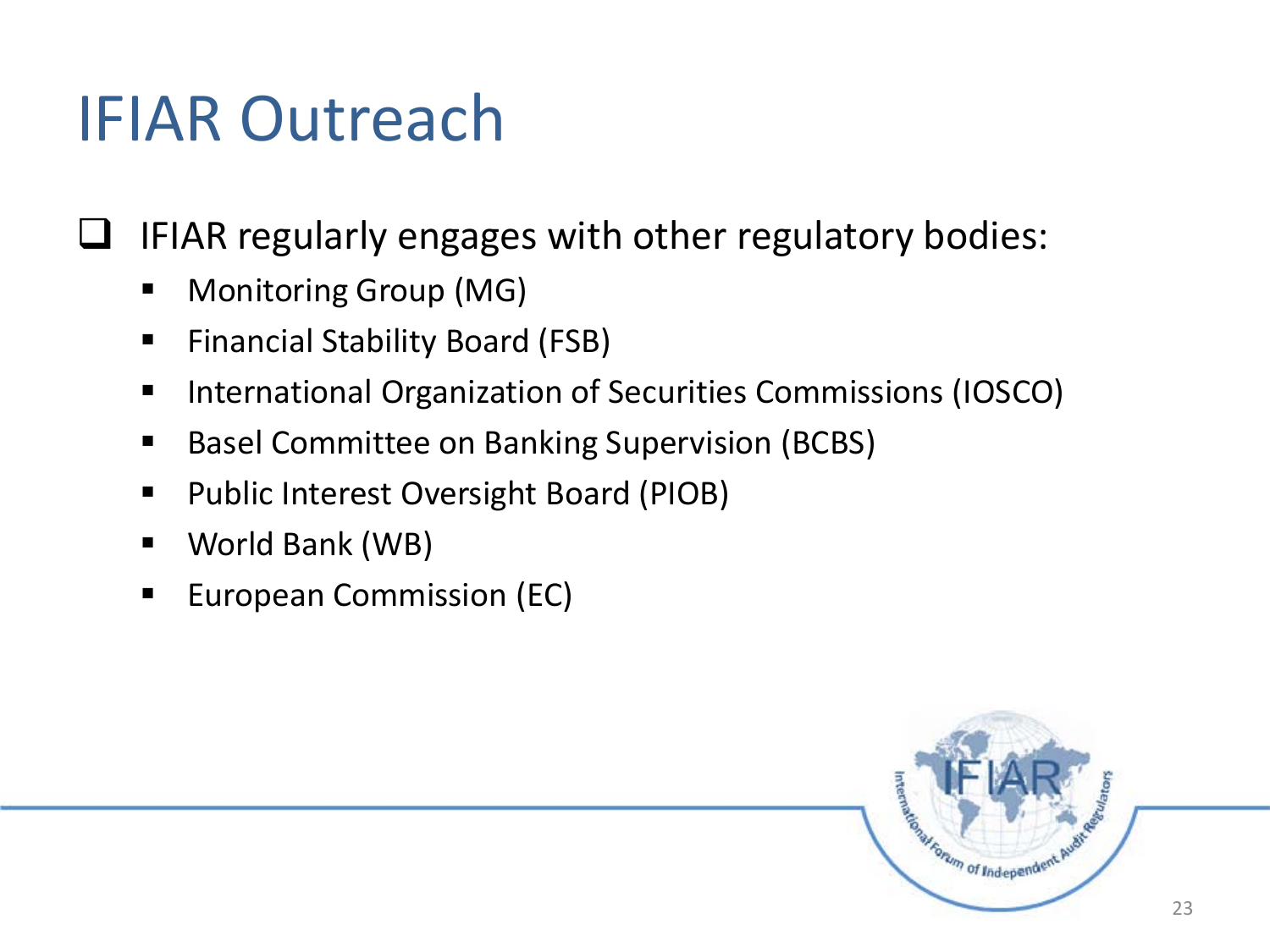## Other Ongoing IFIAR Initiatives

- $\Box$  Multilateral Memorandum of Understanding for Information Sharing
- $\Box$  Global Joint Audit Inspection
- $\Box$  Current Trends in the Audit Industry
- $\Box$  Thematic Review of Regulators' Core Principles
	- Audit regulators should ensure that a risk-based inspections program is in place; and
	- Audit regulators should have a mechanism for reporting inspections findings to the audit firm and ensuring remediation of findings with the audit firm
- Consideration of a permanent secretariat function for IFIAR